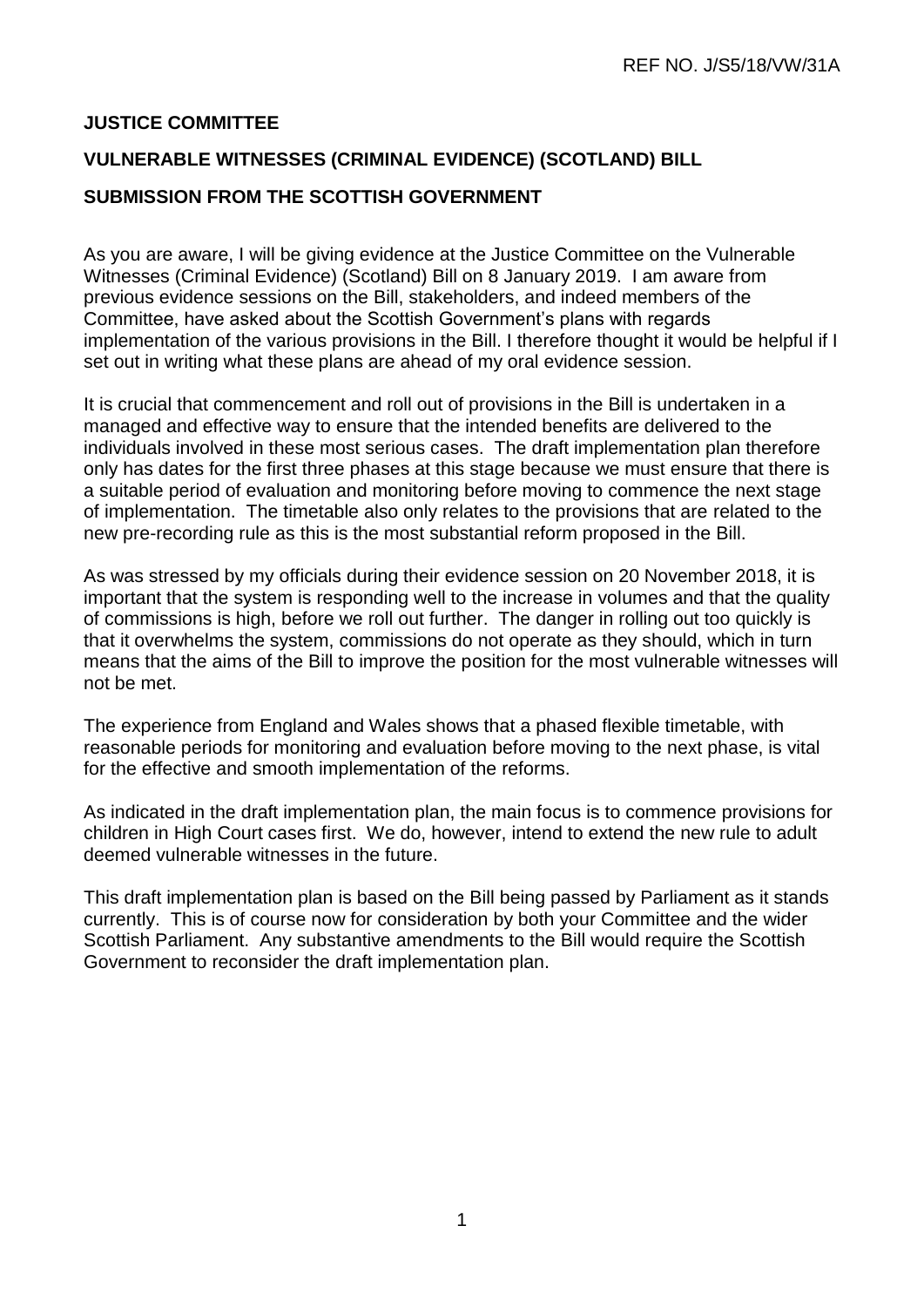## **DRAFT IMPLEMENTATION TIMETABLE**

| <b>Phase</b> | <b>From</b>                                                                             | <b>High Court</b>                                                                                                                                                       | <b>Sheriff Court (Solemn cases only)</b>                                                                                                     |
|--------------|-----------------------------------------------------------------------------------------|-------------------------------------------------------------------------------------------------------------------------------------------------------------------------|----------------------------------------------------------------------------------------------------------------------------------------------|
| 1            | January 2020                                                                            | Child witnesses (both complainers and<br>witnesses) aged under 18 in High Court<br>cases that involve all charges specified<br>on the list of offences within the Bill. |                                                                                                                                              |
| 2            | January 2021 - June 2021                                                                | 6 month period of evaluation of<br>operation of provisions in the High<br>Court.                                                                                        |                                                                                                                                              |
| 3            | July 2021 $^1$                                                                          |                                                                                                                                                                         | Child complainers aged under 16 in Sheriff & Jury cases that<br>involve a charge(s) specified in the list of offences in the Bill.           |
| 4            | July 2022-December 2022                                                                 |                                                                                                                                                                         | 6 month period of evaluation of provisions for above.                                                                                        |
| 5            | TBC (Date dependent on<br>evaluation of provisions that<br>have been commenced)         |                                                                                                                                                                         | Child complainers and witnesses under 16 in Sheriff and Jury cases<br>that involve a charge(s) specified in the list of offences in the Bill |
| 5            | TBC (Date will be dependent on<br>evaluation of provisions that<br>have been commenced) |                                                                                                                                                                         | Child witnesses aged 16 & 17 in Sheriff & Jury cases that involve a<br>charge(s) specified on the list of offences in the Bill               |

 1 *Subject to satisfactory evaluation and confidence that the system will be able to handle this phase at Phase 2.*